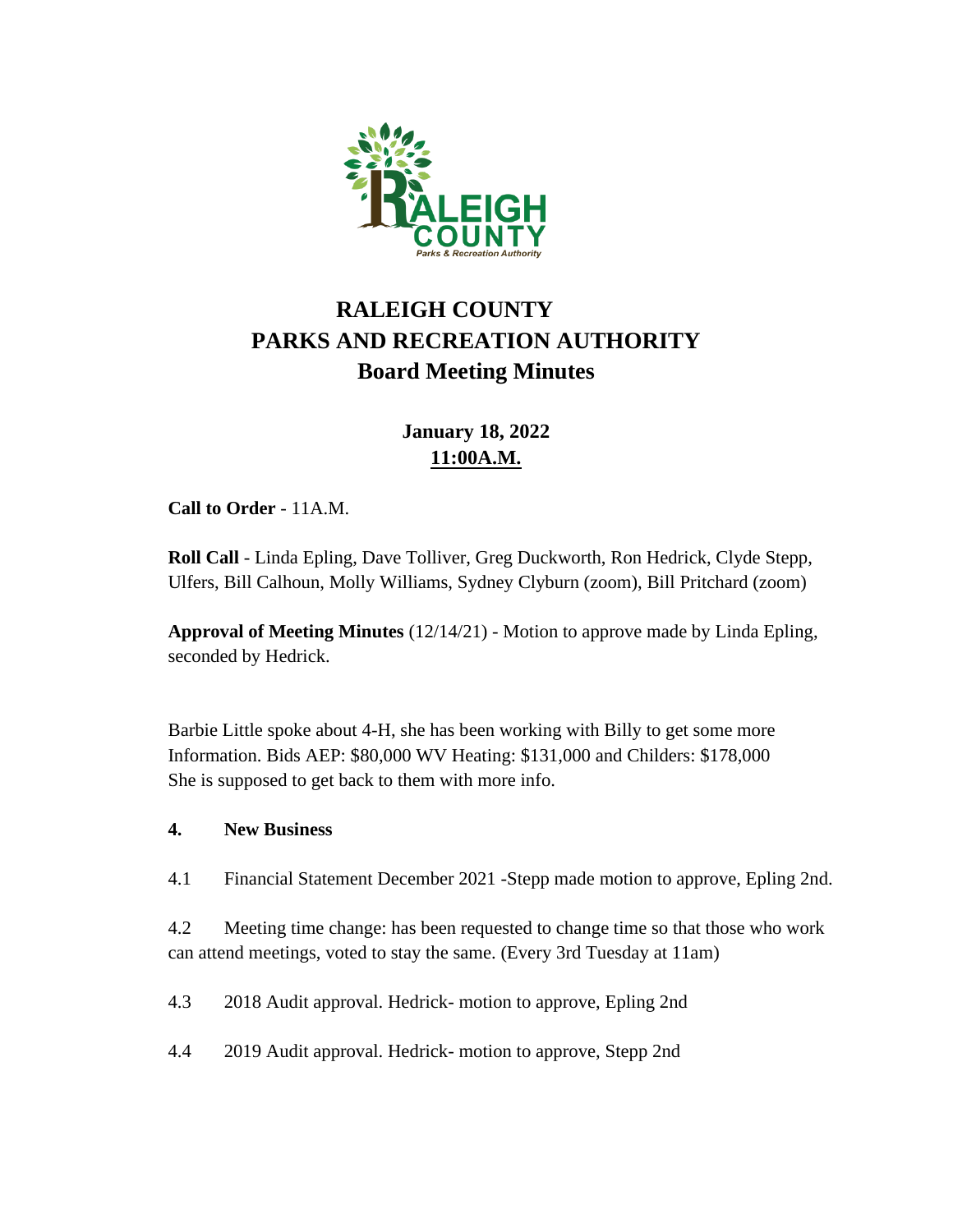#### 4.5 Director Report

a. Marsh Fork, nothing is really going on, winterized. Dry Hill is having increase in

rentals, more interest in using it for activities. Fitzpatrick, they have done interviews, and are calling references and should have a decision by the end of the week. Stoco is also winterized, status quo.

b. Lake Stephens: RW is almost finished with the other round house. AEP has installed isolators on cabins, so cabin voltage is good, so as soon as lake staff can un-winterize the small cabins, we will be able to open those up again. AEP meeting on February 2nd to discuss the power issue.

c. Molly is working with 911 to get street signs and names for roads at the Lake.

d. Clear Fork Rail public meeting went well, despite some technical issues.

Capping material from Marfork Coal. Phase 1, should go out to bid soon, That section is from Whitesville to the bridge that is washed out, 5 miles.

e. In the process of applications for the 2022 season, also may partner with city of Beckley and the YMCA to hire out and train lifeguards.

f. Molly will be at the Capitol this week for Tourism Day. Working on school calendar also.

g. Playground updates: switching from Forward Southern to possibly Active SWV for non-profit fiscal sponsor. We will be rescheduling the big fundraiser event. And Fitzpatrick playground design is complete and she will have a photo of that.

## **5. Old Business**

#### 5.1 Campground RV Long Term Campsite Rate

a.Meeting at pavilion to discuss rate increase with campers, there were things that were said by campers that were not true, but overall a good meeting. The campers would rather see an increase over the next 3 years, possibly 7% each year, which would be around \$24 increase. Rama King states that over the last 2 years since the new power went in, she has had an increase of 23%, including when all sites were changed to 50 amp rates, so those paying 30 amp rates were increased. Dennis Lilly states that he agrees with Rama and that a lot are wondering where the money has gone from timber, or grants, that people are talking about and wonder what happened to that money.

b. Dave talks about the improvements made over the last 5 years, addition of Splash pad, new pedestals, playground in tent area (\$30,000), gate at entrance to campground, 20 plus new rustic, larger, sites almost ready to go.

c. Dave asks the board what they think about the increase, or by doing it over a 3 year period. Ron says that 7% is an odd number, why not go with 10% instead. Rama King says why not just do a \$10 raise instead of a percentage. Ron says \$15